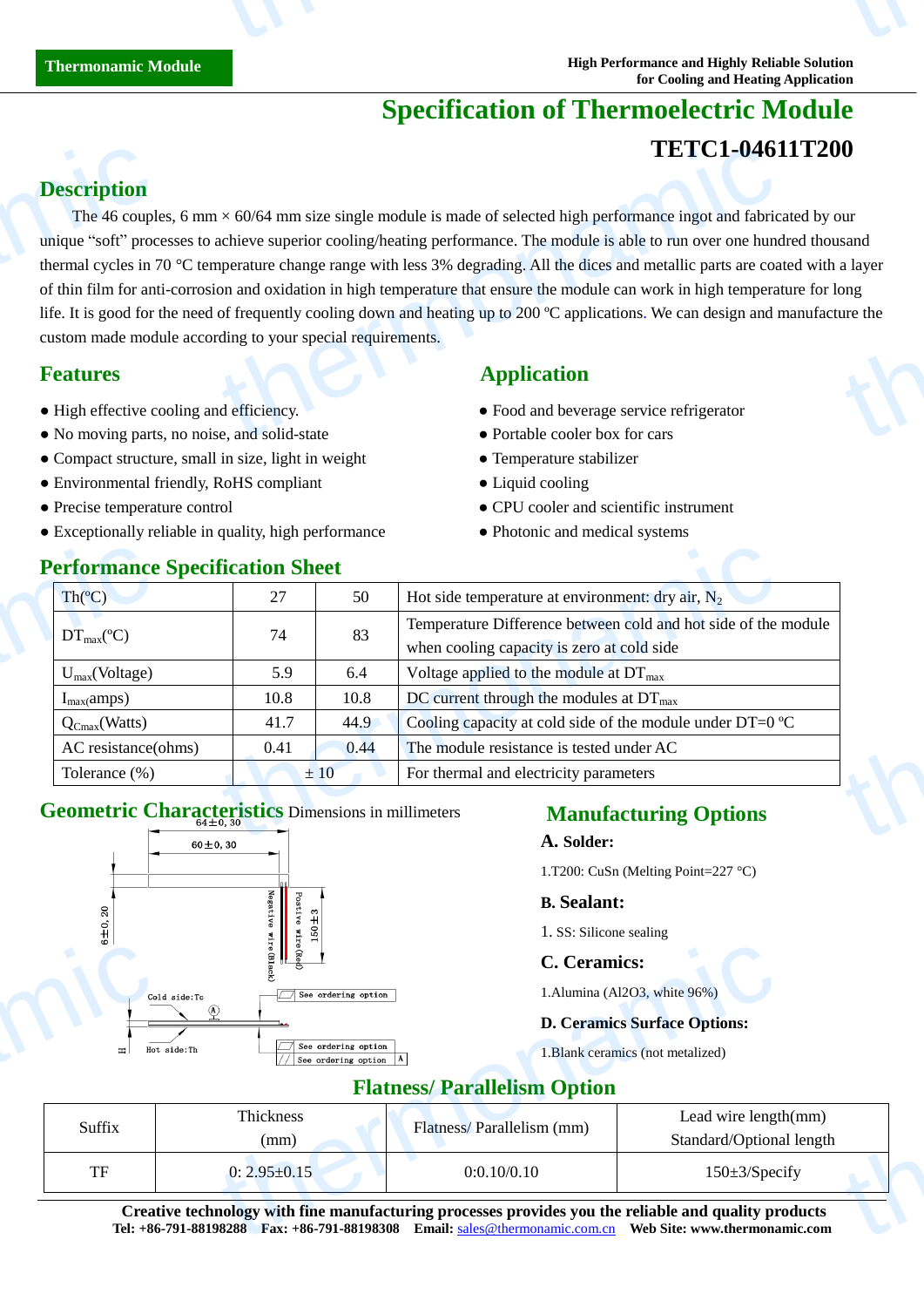# **Performance Curve**

● Work under DC

**Thermonamic Module**

thermonamic

**Operation Cautions**

# **Performance Curves at Th=27 <sup>°</sup>C Performance Curves at Th=50 °C**





• Cold side of the module sticked on the object being cooled • Operation below  $I_{max}$  or  $V_{max}$ 

 $5$   $\sim$   $\sim$   $\sim$  $10 \rightarrow$  $\sim$  15  $\sim$  15  $\sim$  15  $\sim$  15  $\sim$  15  $\sim$  15  $\sim$  15  $\sim$  15  $\sim$  15  $\sim$  15  $\sim$  15  $\sim$  15  $\sim$  15  $\sim$  15  $\sim$  15  $\sim$  15  $\sim$  15  $\sim$  15  $\sim$  15  $\sim$  15  $\sim$  15  $\sim$  15  $\sim$  15  $\sim$  15  $\sim$  15  $\sim$  15  $\sim$  15  $\sim$  20  $\sim$   $\sim$   $\sim$  $25$   $\rightarrow$   $\rightarrow$   $\rightarrow$  $30 \sim \sqrt{2 \cdot 1}$ 35 40  $\rightarrow$  $45<sub>5</sub>$ 50

• Hot side of the module mounted on a heat radiator • Operation or storage module below 100 °C







 $\begin{array}{c}\n\geq 30 \\
\ominus 25 \\
\ominus 20\n\end{array}$ 

 $DT / <sup>°</sup>C$ 





Imax=10.8A  $I=8A$ 

 $I=4A$ 

 $I=6A$   $\uparrow$ 

 $I=2A$ 

**Creative technology with fine manufacturing processes provides you the reliable and quality products Tel: +86-791-88198288 Fax: +86-791-88198308 Email:** sales@thermonamic.com.cn **Web Site: www.thermonamic.com**